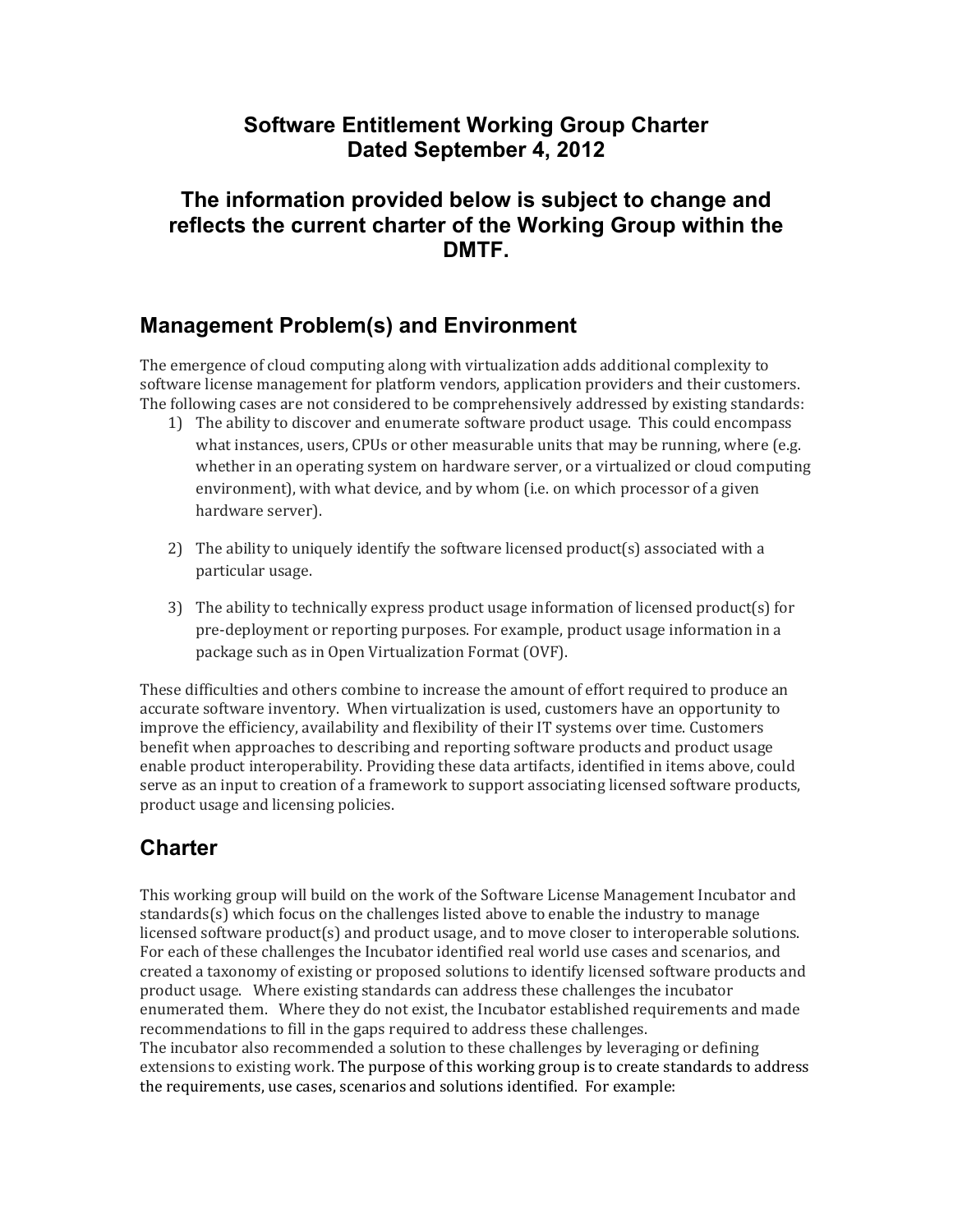- The representation of the identity of a licensable product (virtual machine instance, on premise product, etc)
- How it is associated with an instance or operating system
- Who and what (device) are assessing that instance, and
- The ability to discover if and where the licensable product is running.

Licensed software products and product usage may be captured through the use of modeling technologies.

## **Business Justification**

Improving the interoperability with which software inventory and product usage are expressed provides an organization with a host of benefits, including:

- 1. Improved IT governance through known software standards and processes for product usage that provides data artifacts relevant to software licensing management.
- 2. A known correlation of relevant software products within an organization's infrastructure and their product usage.
- 3. Customers can understand their product usage as an input to purchasing decisions.

## **Interim Chair**

• Winston Bumpus, wbumpus@vmware.com

## **Alliance Partnerships**

- TagVault.org
- ISO/IEC
- SNIA: Storage Networking Industry Association

## **Reliance/Coordination with other WG Models**

The Systems Virtualization, Partitioning, and Clustering Working Group including all profiles and the OVF specification. Application Working Group SDMP working group Architecture Working Group And others TBD

# **Prior Work**

DSP-IS0301 Software Identification and Entitlement Usage Metrics white paper created by the Software License Management Incubator

## **Current Work – Overview, Deliverables and Timeline**

To extend the Common Information Model to capture software entitlement and usage metrics and to deliver the associated profile. :

- 1. Update CIM to support Software Entitlement and Usage Metrics Q2 2013
- 2. Create CIM Software Entitlement and Usage Metrics Profile Q3 2013